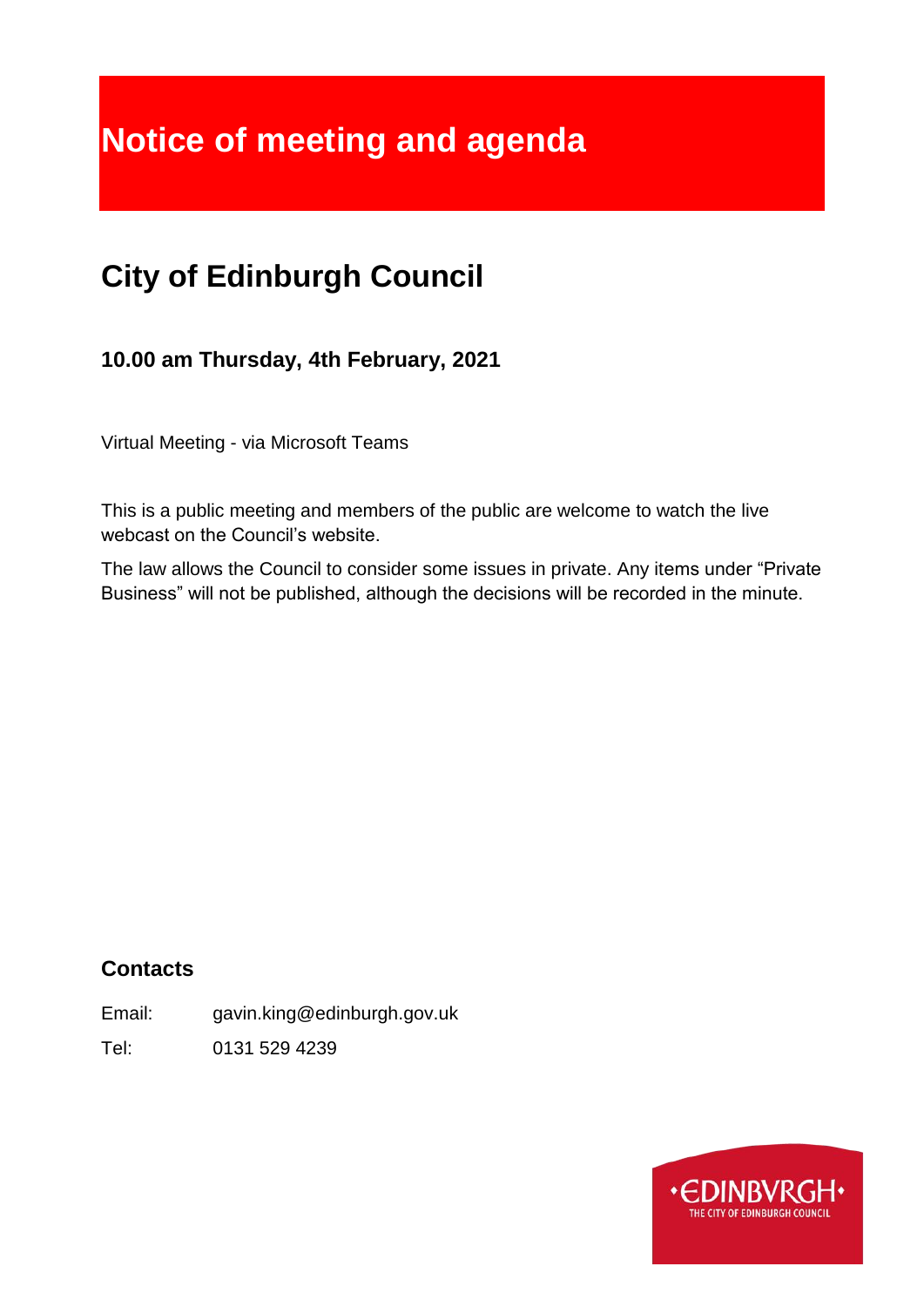## **1. Order of business**

**1.1** Including any notices of motion and any other items of business submitted as urgent for consideration at the meeting.

## **2. Declaration of interests**

**2.1** Members should declare any financial and non-financial interests they have in the items of business for consideration, identifying the relevant agenda item and the nature of their interest.

## **3. Deputations**

**3.1** If any

## **4. Minutes**

**4.1** The City of Edinburgh Council of 10 December 2020 – submitted for approval as a correct record 11 - 88

## **5. Leader's Report**

**5.1** Leader's report 89 - 90

## **6. Appointments**

**6.1** If any

## **7. Reports**

**7.1** Councillors' Code of Conduct Consultation – Report by the Chief **Executive** 91 - 106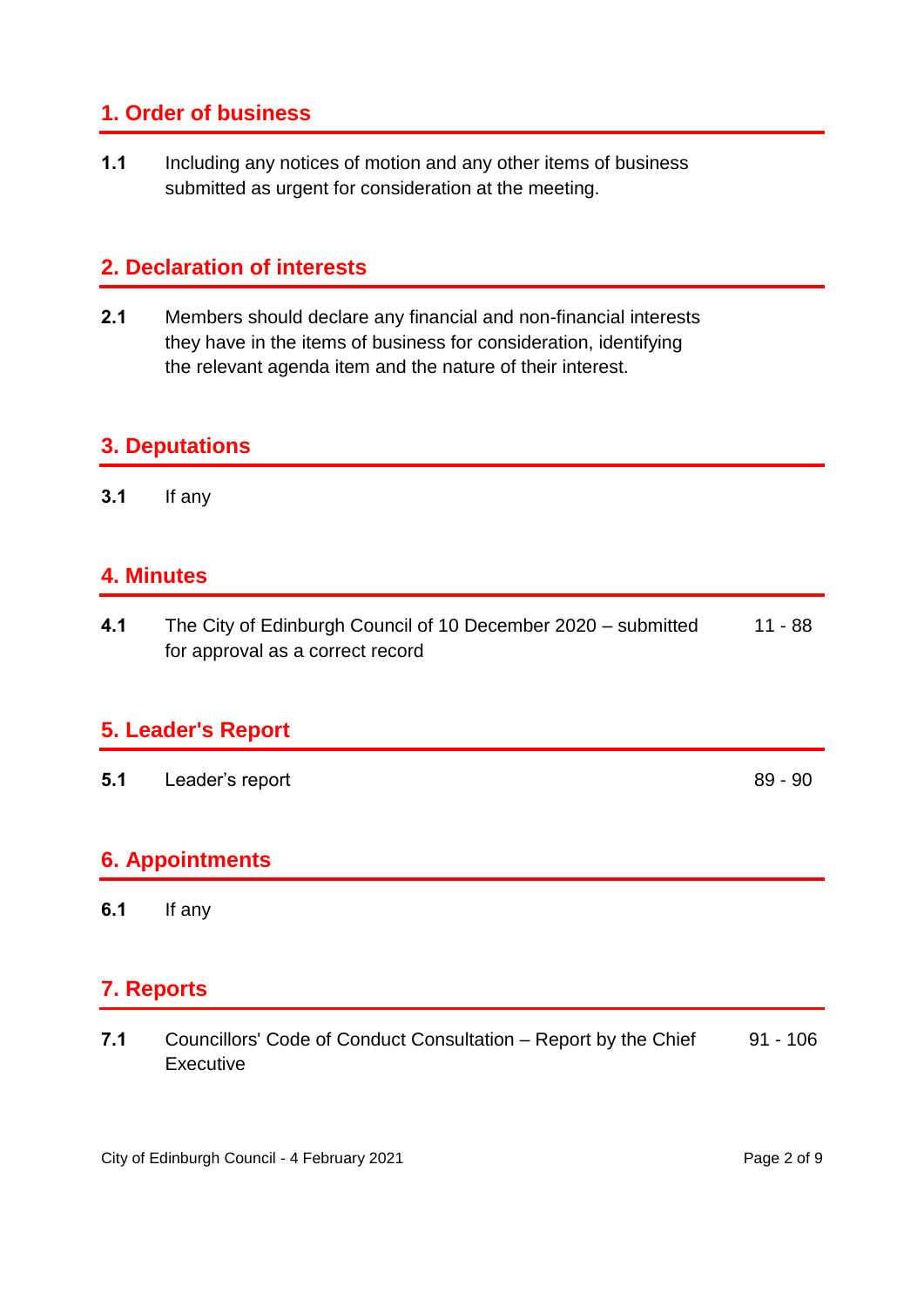| 7.2 | Senior Councillor Remuneration January 2021 – Report by the<br><b>Chief Executive</b>                                                                        | $107 - 110$ |
|-----|--------------------------------------------------------------------------------------------------------------------------------------------------------------|-------------|
| 7.3 | Council Diary 2021-22 - Report by the Chief Executive                                                                                                        | 111 - 124   |
| 7.4 | The Designation of New Polling Places as a result of a Statutory<br>Review of Polling Places and Polling Districts – Report by the<br><b>Chief Executive</b> | $125 - 150$ |
| 7.5 | Rolling Actions Log - May 2015 to December 2020                                                                                                              | $151 - 166$ |
| 7.6 | Operational Governance: Annual Review of Contract Standing<br>Orders – Report by the Executive Director of Resources                                         | $167 - 200$ |
| 7.7 | Edinburgh Child Protection Committee - Annual Report 2019-20<br>- Report by the Chief Executive                                                              | 201 - 226   |

## **8. Motions**

**8.1** By Councillor Kate Campbell - Allocation Policy

"Notes that a report on Allocations policy is due to the next Housing Homelessness and Fair work committee and agrees the report will include:

- 1) An analysis of the Scottish Housing Regulator requirements on allocations and our compliance with those policies.
- 2) A detailed appraisal of how homes are allocated to people with specific housing needs and particularly how accessible homes are allocated to ensure that they are allocated to those who have accessibility requirements.
- 3) An analysis of our policies around exceptional need and how we are meeting the housing needs of exceptionally vulnerable groups, including but not limited to how we meet our own policies on housing for people who have experienced domestic abuse and care experienced young people.
- 4) Identify areas where vulnerable people may be experiencing additional barriers to access to housing or where processes could be improved to ensure outcomes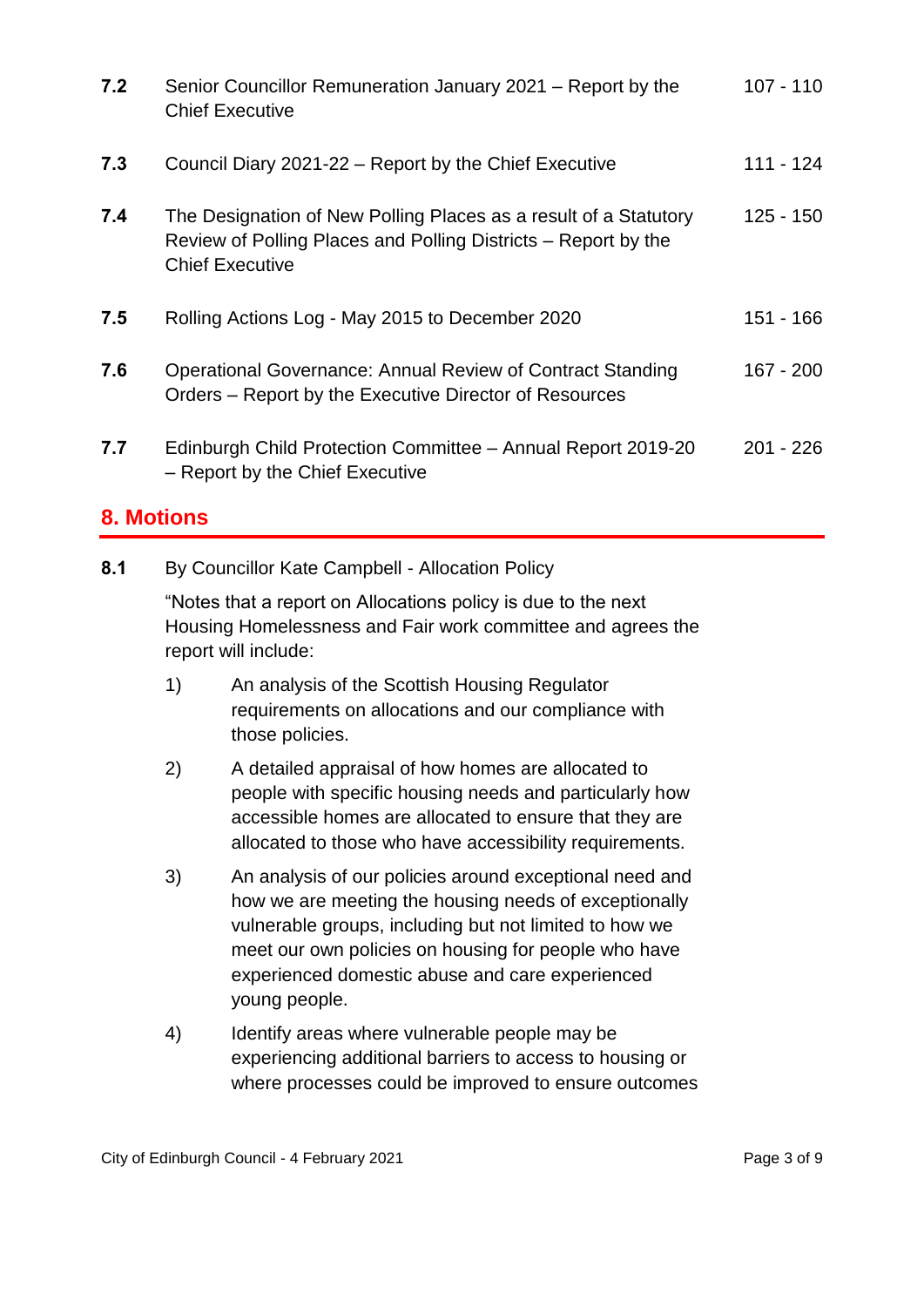are met.

- 5) Identify additional actions that we could take to ensure that those barriers are reduced and that there are pathways for people who are at risk, including processes around management transfers.
- 6) Requests officers examine the case for a robust escalation route for cases of exceptional need, including multi-agency and interdepartmental working to ensure that checks and balances are in place, and that we remain transparent and fair in our allocations policy, but that where there is urgent need because of risk of harm we have a process for ensuring that housing needs are met."

#### **8.2** By Councillor Dickie - Year of Childhood

#### "Council:

Welcomes, the Children's Parliament 'Year of Childhood 2021' to celebrate the forthcoming United Nations Convention of the Rights of the Child into Scots law, and their own 25<sup>th</sup> birthday.

Commends, the work of the Children's Parliament to progress the rights of children, recognising them as citizens in their own right, and working to ensure their human rights and voice are embedded across all aspects of our society.

Further commends, their 'What Kind of Edinburgh?' partnership work in 2019 to influence children's services, and acknowledges how it has now shaped the 3Bs of our new Children's Services Plan.

Celebrates the Scottish Parliament's unanimous agreement to the general principles of the UNCRC Bill at Stage One, and notes the Deputy First Minister's expectation that readiness for commencement of the Bill should be a priority for all public authorities.

Recognises, the ongoing hard work and increasingly collaborative approach of our own services and partners to deliver for children, including our new Corporate Parenting Plan, Children's Services Plan and our second Child Poverty Action Plan.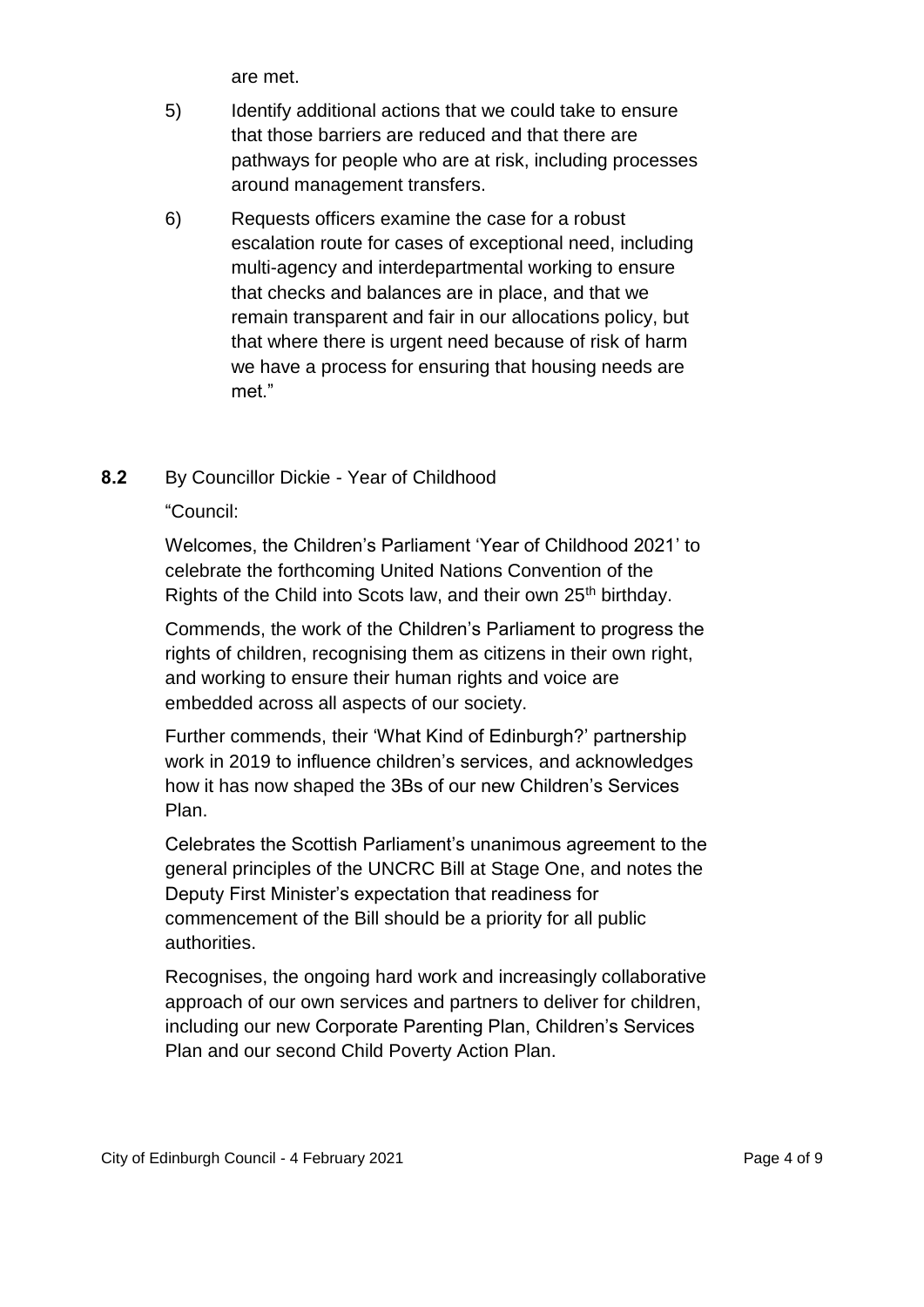Further recognises, the outcomes of last year's governance review of Children's Services, particularly the importance of a whole system approach to the involvement and participation of children, and the creation of an independent 'One Edinburgh', children and young people's board.

Council therefore,

Acknowledges 2021 as a year to maximise on the right and participation of children, and our delivery with and for them.

Agrees that this needs holistic commitment by Council and partner organisations.

Requests that the Chief Executive works with all Council Directors to establish how the impact of children's rights, particularly the rights of care experienced children as Corporate Parents, and children experiencing poverty are considered in relevant decisions as the Council drives its agenda forward of reducing poverty, becoming more sustainable and improving wellbeing for all citizens.

Agrees that the Chief Executive report to Full Council in two cycles on the readiness of the Council for the commencement of the UNCRC Bill; progress with 'One Edinburgh'; and, building on 'What Kind of Edinburgh?' work, the assigning of children Ambassadors across all Council services.

Agrees that a further report comes to the first Full Council in 2022, highlighting the impact of the UNCRC on Council wide services delivering for children in Edinburgh."

#### **8.3** By Councillor Miller – Winter Weather Response

"Council:

- 1) Thanks the dedication and hard work of all officers and volunteers who contributed to the gritting and de-icing of roads, pavements and cycle paths during the recent wintery weather;
- 2) Notes that with higher than usual levels of walking, wheeling and cycling there was increased focus on the need to prioritise pavements and cycle paths for treatment, a view long held by the Greens on the basis of equalities;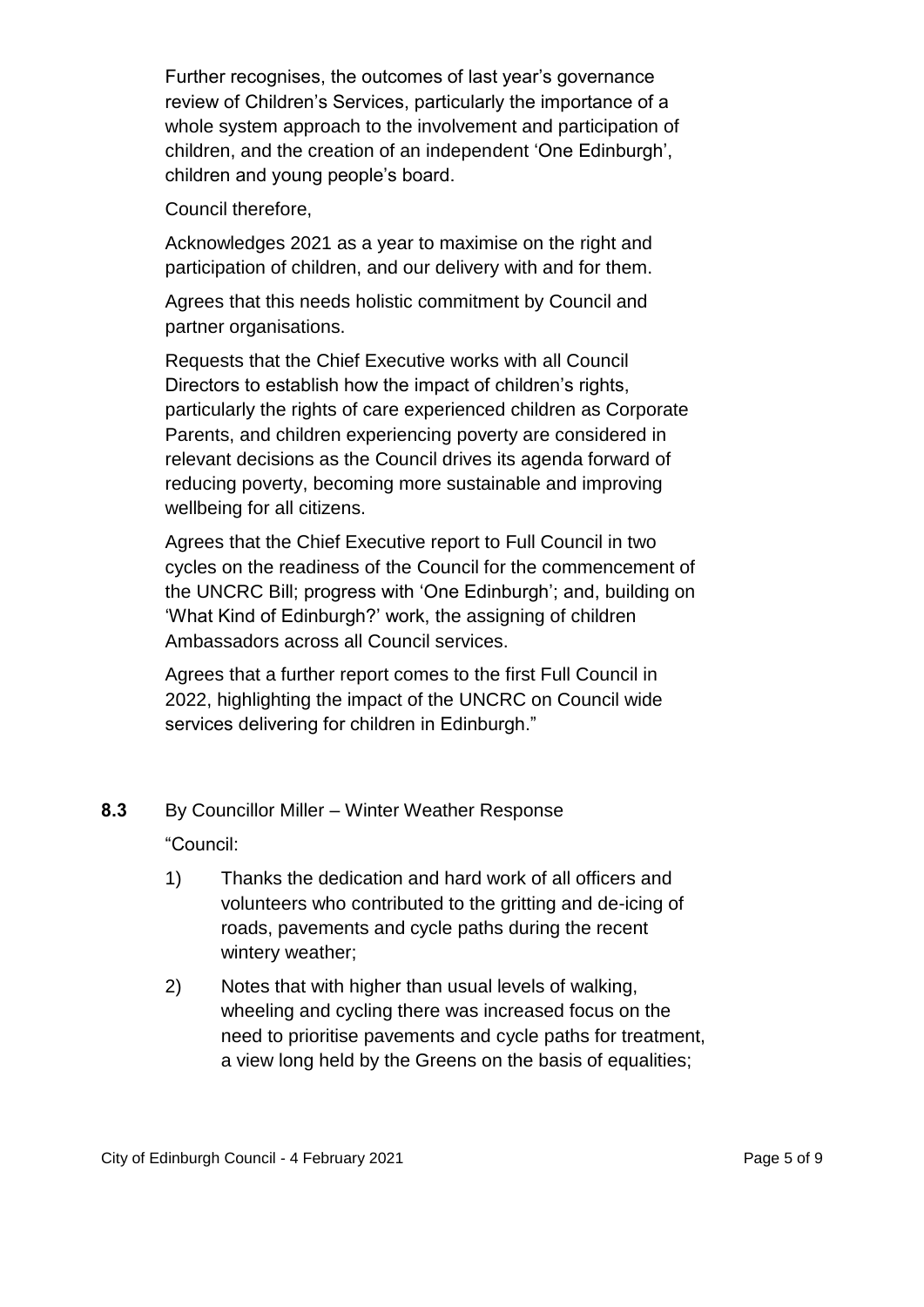- 3) On behalf of residents who have contacted the Green group with reports of slips, falls and injuries, and those prevented from leaving home completely until the thaw, calls for the upcoming review of winter weather surface treatment at the Transport and Environment Committee to:
	- a) Identify ways to prioritise the treatment of infrastructure for pedestrians and cyclists, in line with the transport hierarchy and with a focus on equalities
	- b) Evaluate innovations in technology that would increase coverage and efficiency of treatment for pavements and cycle paths, including but not limited to the types of de-icer suitable for pavements and cycle paths, vehicles and equipment, and grit bin sensors
	- c) Review the network of snow wardens and consider how best to support neighbourhood communication."

## **9. Congratulatory Motions**

**9.1** By Councillor Doran – Thank You James Carlyle

"Council notes that James Carlyle, the Inch Plant Nursery Manager retired in December 2020.

Jim began work with Edinburgh Council at the age of 16 in 1976 and has served 10 Lord Provosts.

Council notes with many thanks the enormous contribution Jim has made to the City's green spaces, the famous Princes Street clock and the many other events held by the Lord Provosts and the Council.

Council asks the Lord Provost to write to Jim to thank him from all of us for his huge contribution to the City."

## **10. Questions**

| 10.1 | By Councillor Laidlaw - Head Teacher Interview Questions – for | 227 - 228 |
|------|----------------------------------------------------------------|-----------|
|------|----------------------------------------------------------------|-----------|

City of Edinburgh Council - 4 February 2021 **Page 6 of 9** and 2021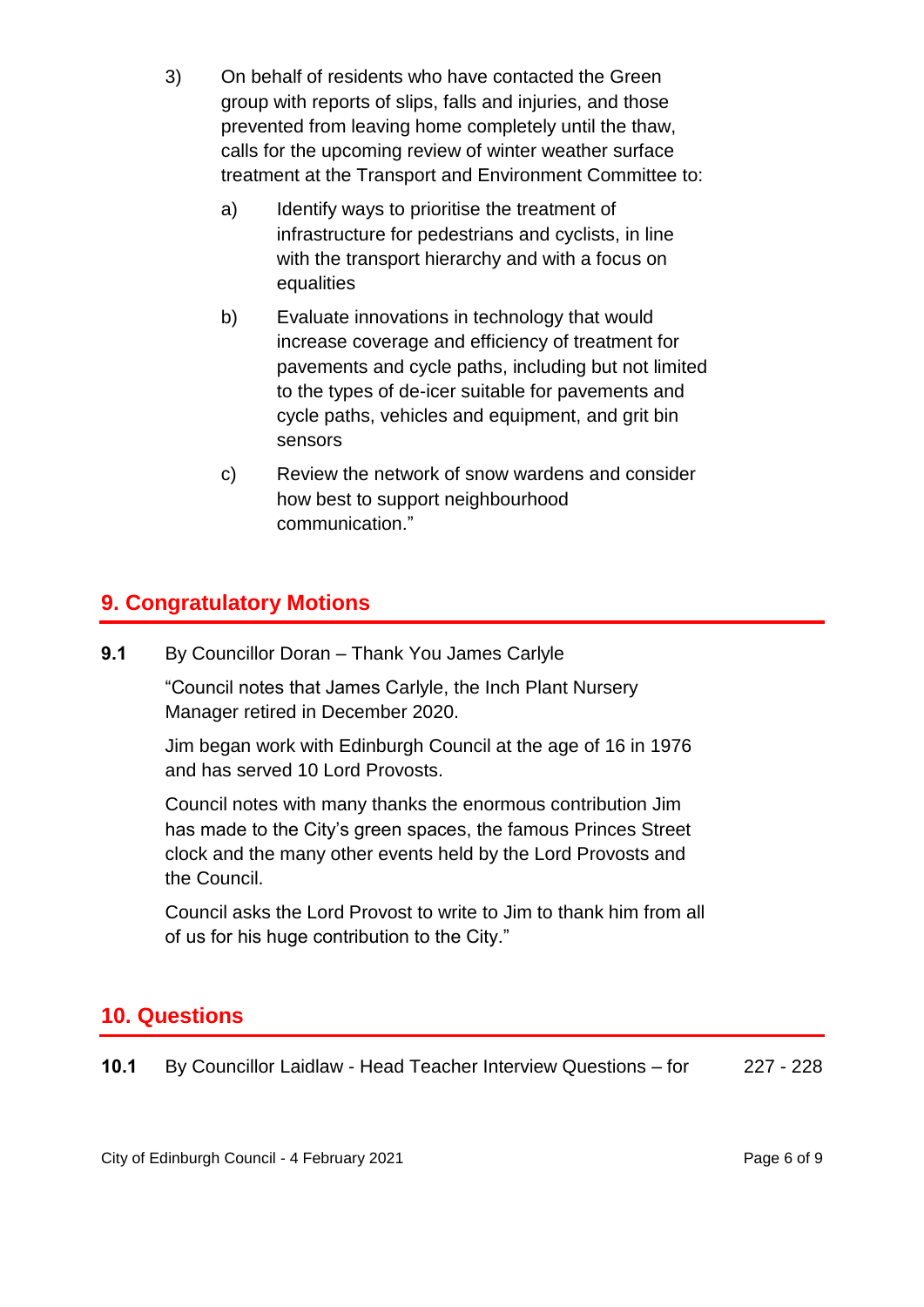answer by the Convener of the Education, Children and Families **Committee** 

| 10.2 | By Councillor Jim Campbell - Communal Bin Uplifts - for answer<br>by the Convener of the Transport and Environment Committee                                             | $229 - 230$ |
|------|--------------------------------------------------------------------------------------------------------------------------------------------------------------------------|-------------|
| 10.3 | By Councillor Webber - Spaces for People Complaints - for<br>answer by the Convener of the Transport and Environment<br>Committee                                        | 231 - 232   |
| 10.4 | By Councillor Webber - Working from Home: Staff, Assessments<br>and their Workstation Suitability - for answer by the Convener of<br>the Finance and Resources Committee | $233 - 234$ |
| 10.5 | By Councillor Webber - Non-Essential Housing Repairs – for<br>answer by the Convener of the Housing, Homelessness and Fair<br><b>Work Committee</b>                      | $235 - 236$ |
| 10.6 | By Councillor Lang - Grit Bins - for answer by the Convener of<br>the Transport and Environment Committee                                                                | $237 - 238$ |
| 10.7 | By Councillor Lang - Parking on Almondhill Road - for answer by<br>the Convener of the Transport and Environment Committee                                               | $239 - 240$ |
| 10.8 | By Councillor Staniforth - Impact of Brexit on the Economy of<br>Edinburgh – for answer by the Convener of the Housing,<br>Homelessness and Fair Work Committee          | $241 - 242$ |
| 10.9 | By Councillor Main - Edinburgh Drug Deaths and Funding - for                                                                                                             | 243 - 244   |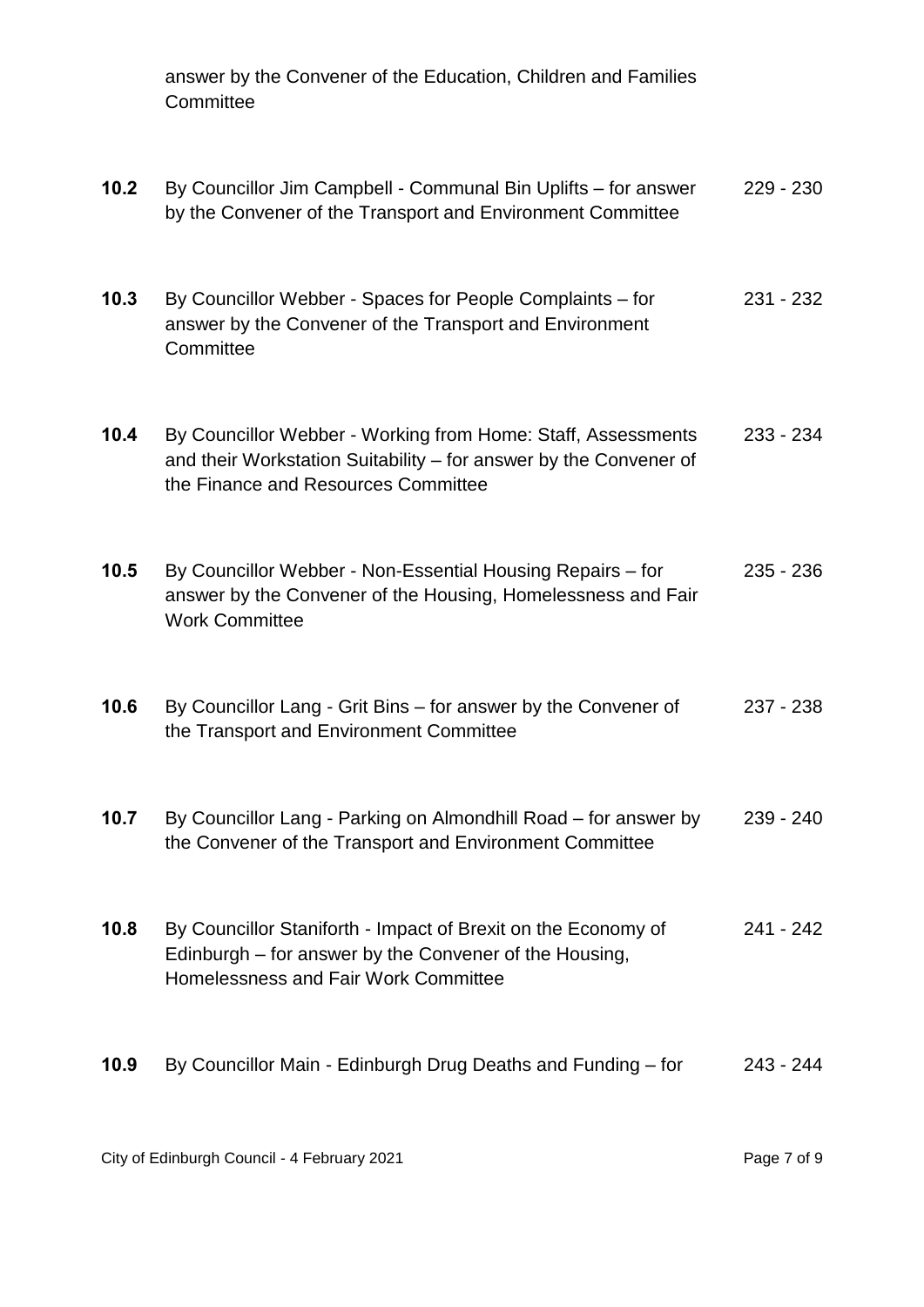## **Questions and Answers**

#### **Motions and Amendments**

#### **Andrew Kerr**

Chief Executive

## **Information about the City of Edinburgh Council**

The City of Edinburgh Council consists of 63 Councillors and is elected under proportional representation. The City of Edinburgh Council usually meets once a month and the Lord Provost is the Convener when it meets.

## **Further information**

If you have any questions about the agenda or meeting arrangements, please contact Gavin King, Committee Services, City of Edinburgh Council, Business Centre 2.1, Waverley Court, 4 East Market Street, Edinburgh EH8 8BG, Tel 0131 529 4239, email [gavin.king@edinburgh.gov.uk.](mailto:gavin.king@edinburgh.gov.uk)

The agenda, minutes and public reports for this meeting and all the main Council committees can be viewed online at [https://democracy.edinburgh.gov.uk](https://democracy.edinburgh.gov.uk/) .

## **Webcasting of Council meetings**

Please note this meeting may be filmed for live and subsequent broadcast via the Council's internet site – at the start of the meeting the Lord Provost will confirm if all or part of the meeting is being filmed.

The Council is a Data Controller under the General Data Protection Regulation and Data Protection Act 2018.

We broadcast Council meetings to fulfil our public task obligation to enable members of the public to observe the democratic process. Data collected during this webcast will be retained in accordance with the Council's published policy including, but not limited to, for the purpose of keeping historical records and making those records available via the Council's internet site.